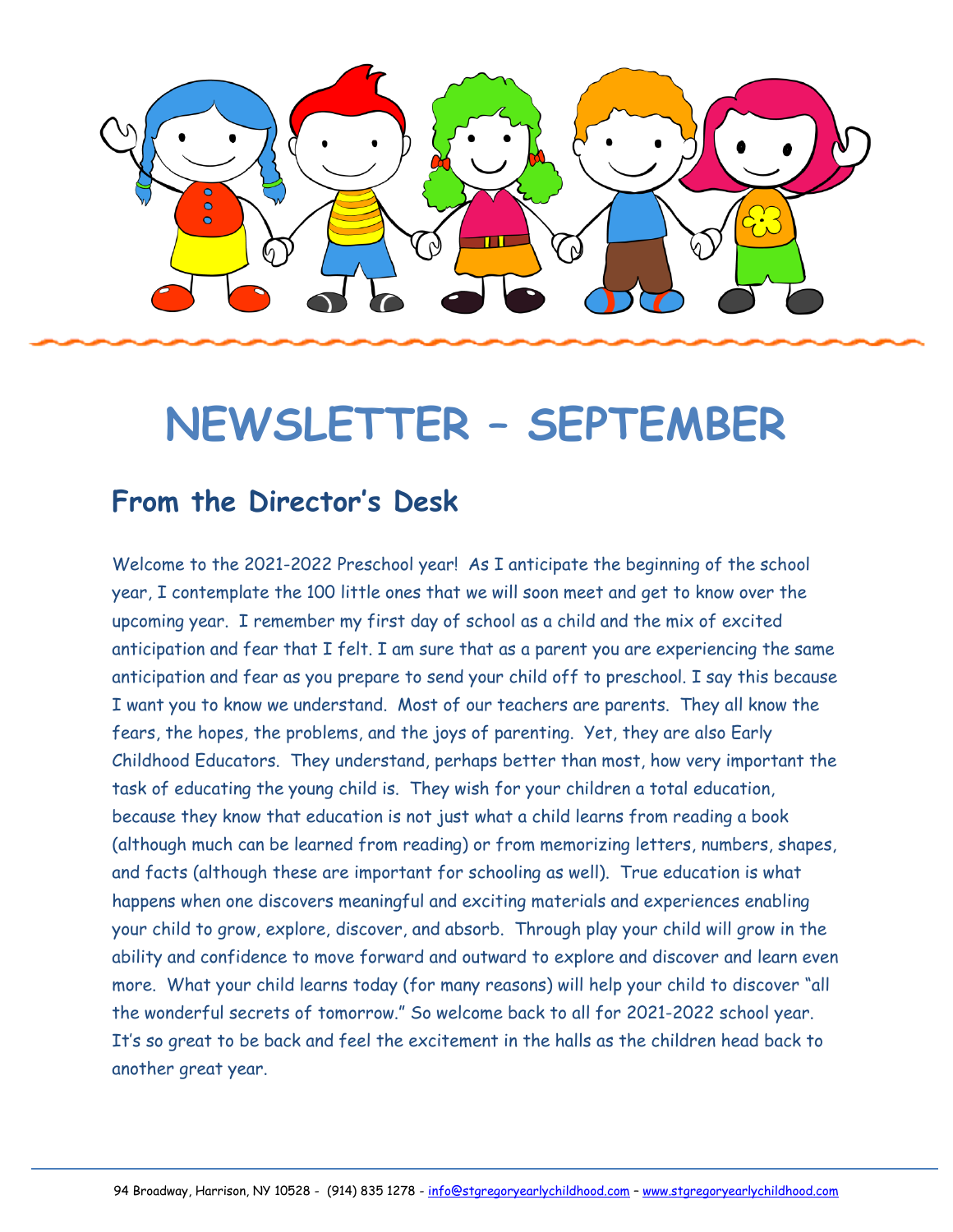# **Our Newsletter**

Our newsletter is an avenue for the school staff and PTA to communicate with parents. Included in each newsletter will be news about what is happening at Saint Gregory, along with reminders and volunteer opportunities. Please feel free to contact me throughout the year, especially if you have any ideas, questions, suggestions, or concerns. You can reach me at my personal email [\(mariarelig@aol.com\)](mailto:mariarelig@aol.com) or by phone ( 835-1278.), or on the school website email address, [info@stgregorythegreatearlychildhood.com.](mailto:info@stgregorythegreatearlychildhood.com)

## **Three's School News**

September is primarily devoted to settling down and getting to know each other and ourselves. We want to acquire a good feeling about ourselves and for each other. For some children this is their first experience away from home and parents. This transition may be difficult. We will, therefore, move slowly until all are comfortable with their new friends and surroundings. Following directions, listening, and becoming aware of those around us will be an ongoing endeavor. We will be introducing colors, numbers, letters, and shapes these first weeks, as well. Our classroom games and activities are designed to enhance the children's knowledge and growth in developmentally appropriate preschool skills. Painting, gluing, and cutting will also be introduced. Please do not expect a beautifully finished product. Proper use of materials is our main concern, as well as your child's discovery of his or her ability to create. Washing hands in the classroom will be a daily ritual. "Please" and "Thank you" will become very special words. We are looking forward to our special time with your child this year. We anticipate a good start to our school year with much learning, sharing and fun.

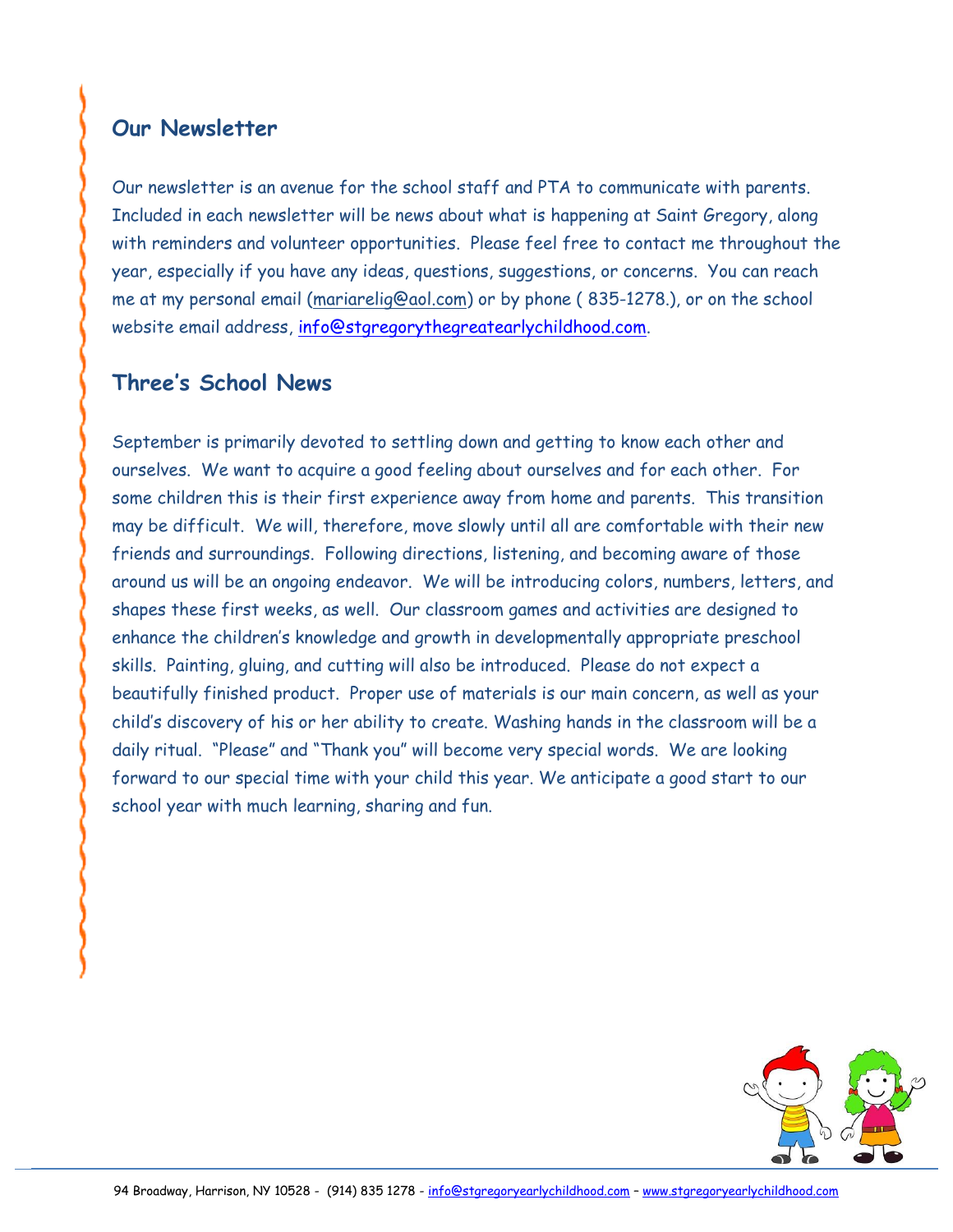#### **Four's School News**

We welcome you, our returning veteran parents and our firsttime parents, to another new year here at Saint Gregory. We have been busy planning and are very excited to begin learning with your child. In the Fours Program we strive to provide opportunities for your child to grow in independence, develop a positive self-esteem, and be ready for Kindergarten academically, physically, emotionally and socially, and cognitively. During the month of September your child will gradually adapt to new routines, practice following directions, and learn the proper use of materials. We will review the basic colors and shapes to discern what your child has mastered so far. Numbers and their value will be introduced sequentially, starting with zero. Each week a letter and its sound will be introduced and incorporated into the week's curriculum as "the letter of the week." Please make it a point to talk to your child about their activities here at school and reinforce at home what your child has begun to learn at school. The more exposure your child has to the letters, numbers, vocabulary, and concepts we introduced at school, the more he or she will absorb and retain information. Practice and repetition are the keys to mastery.

#### **Tuition Payments**

Remember tuition payments are due by the 1<sup>st</sup> of each month. A Forty Dollar Late Fee will be charge if your tuition is not received on time by Smart Tuition.

#### **New Staff Members**

- Room PK: Debbie Annunziata, Valbona Krasniqui ( 4's )
- Room K: Valbona Krasniqui ( 4's )
- Room 3: Suzanne Savignano ( 4's )
- Room 4: Lisa Gonnella , Sharon Sun Mae Pe ( 4's )
- Room 5: Anne Omondi ( 3's )

We bid a fond farewell to the following head teachers and assistants who have served the children of Saint Gregory the Great Early Childhood Enrichment Program over the years. We wish them much success in their new endeavors, and thank them for their loyalty, and dedication to our school, parents and children.

*Raquel Andrade, Carrie Artuso, Becky Bellino, Mary Calarco, Anne Farrenkopf, Tara Gonzalez,Tonella Ledesma, Jessica Magee, Brittany Roth, Franca Salanitro, and Nina Scalercio*